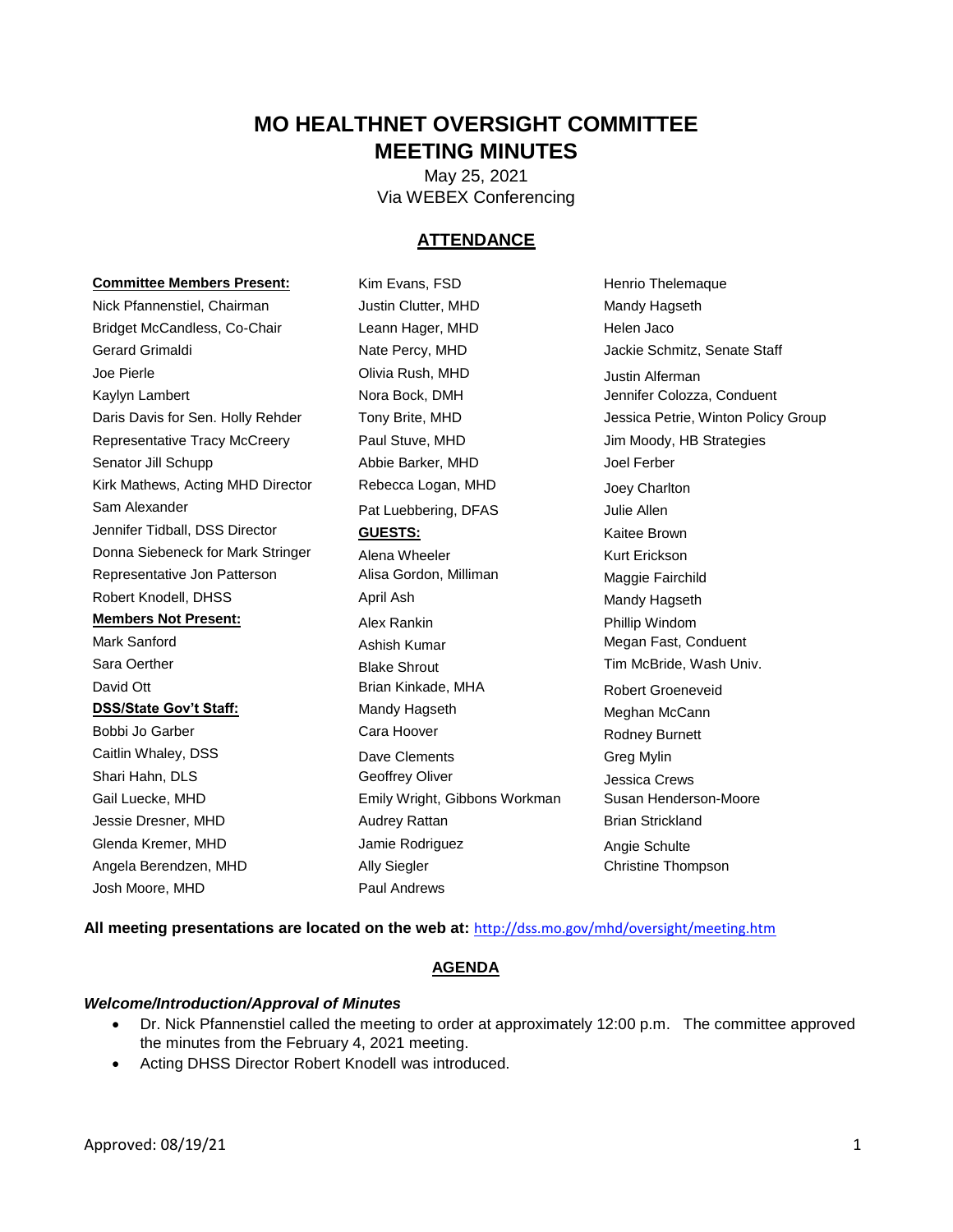## *Director & Chief Transformation Officer's Update*

- Kirk Mathews, Acting MHD Director, updated the committee on the transformation efforts. He introduced Justin Clutter as the new Transformation Project Manager. He also acknowledged Olivia Rush, MHD Program Integrity Pharmacist, who discovered a billing error on the part of a hospital that will result in the agency recouping \$1 million.
- Mr. Mathews gave an update on the new application for Medicaid and all related services. The current application will be reduced from 63 to 16 pages. A copy of the new application, information booklet and a Medicaid only application was sent to the committee as requested at the February meeting. The redesign and testing phase has been completed and we are in the implementation and training phase now. We will not make the July 1 date as planned but hope to have it out later this year. Civilla has now turned their attention to the redesign of some our most often used notices and written communications.
- Mr. Mathews gave an overview of the Outpatient Simplified Fee Schedule (OSFS) initiative which is effective July 1, 2021. The current methodology for reimbursing hospitals for outpatient services is based on a percentage of billed charges. This methodology has been used for a long time and has resulted in dramatic variations on how we pay for the exact same procedure code based on how the hospital sets their charges and is also impacted by out of state hospitals. We have found where some hospitals have been abusing this. The new payment methodology will help correct this. The proposed rule has been submitted. We will be resubmitting our emergency rule once the budget gets finalized by the governor. The OSFS will go into effect as early as July 1, 2021 on the Managed Care side and no later than January 1, 2022 for both Fee-For-Service and Manage Care. We are in the State Plan Amendment (SPA) phase now. Some hospitals will take in less revenue than they currently do and some will actually make more. It's been a difficult and challenging initiative and we're really excited about it.
- Mr. Mathew's also addressed the Federal Reimbursement Allowance (FRA), which did not pass the legislature this year. The FRA impacts reimbursement for hospitals, nursing homes, pharmacies, ambulances to name a few. The existence of the program will be threatened by December if it is not renewed.
	- o **Comment**: Dr. Bridget McCandless, Co-Chairman, asked if MHD anticipated a Special Session to get the matter resolved.
	- o **Comment**: Mr. Mathews confirmed it will require a Special Session to get the issue resolved; however, there has been no word from the Governor yet.
	- o **Comment**: Dr. McCandless inquired about the actual dollar figure that comes in through the FRA and if there would be a lasting impact if the FRA was not renewed.
	- o **Comment**: Mr. Mathews advised that once it did not pass, a very high level impact study was done. The first year would be approximately just less than \$1 billion; the  $2<sup>nd</sup>$  year would be \$1.3 to \$1.4 billion. He also advised that if the issues were resolved by September-early October, we would be fine. Any later, the program would be in jeopardy of running out of money by December.
	- o **Comment**: Representative Tracy McCreery commented she assumed facilities such as nursing homes are already having to put emergency plans into place in case the program runs out of money in December. She asked if such information could be shared with her colleagues so they know how serious the situation is if not passed.
	- o **Comment**: Mr. Mathews agreed that sharing this information is encouraged.
	- o **Comment**: Senator Schupp asked if any plans are being made in the interim if the FRA is not passed.
	- o **Comment**: Mr. Mathews advised that contingency plans were being made; however, we are not ready to cut back yet.
	- o **Comment**: Senator Schupp stated that her understanding was that if we don't provide the state share, the federal share will not be provided.
	- o **Comment:** Mr. Mathews confirmed that was correct.
	- o **Comment:** Senator Schupp asked about the status of Medicaid Expansion since the budget money wasn't approved and was supposed to start July 1.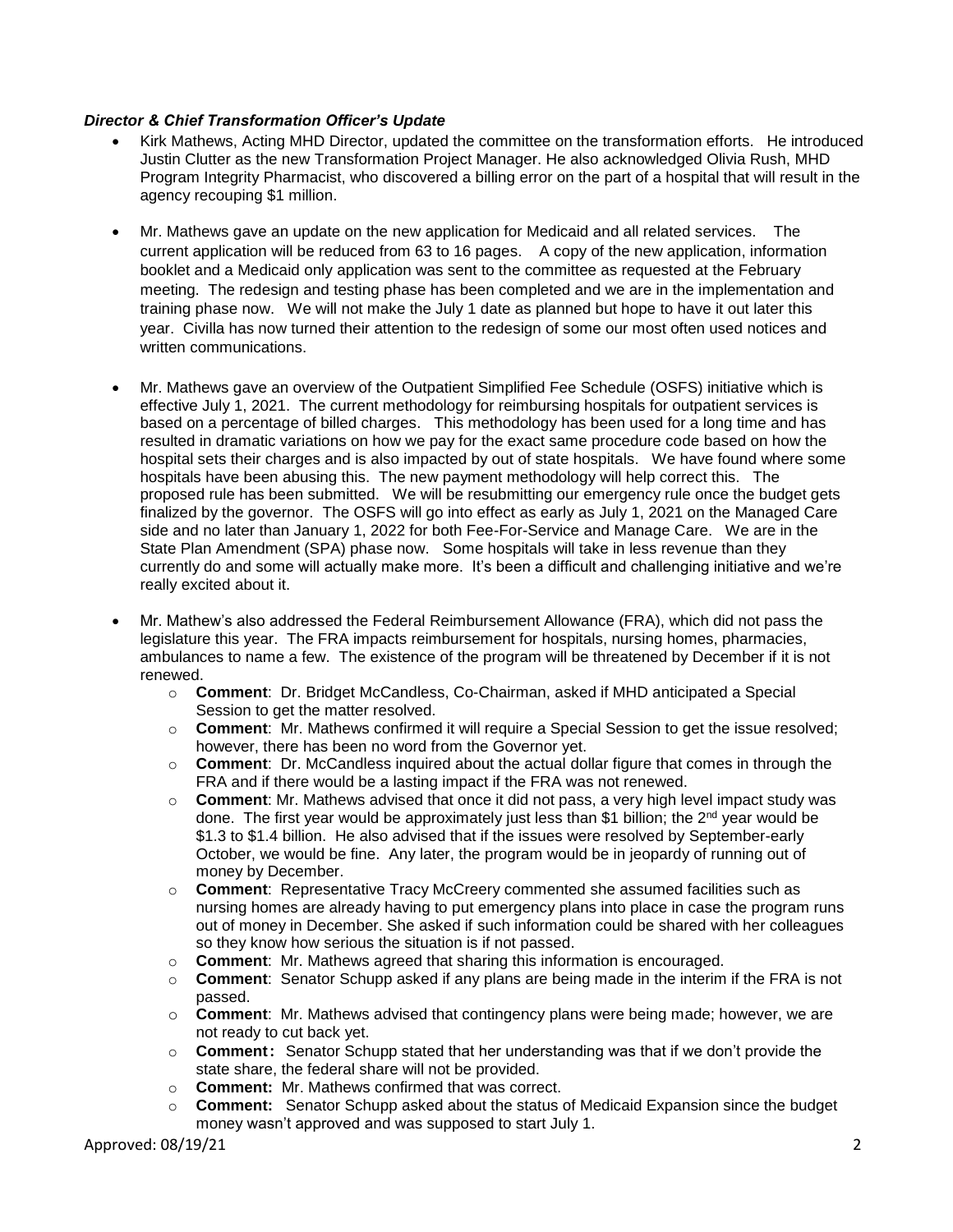- o **Comment:** Mr. Mathews replied that due to pending litigation regarding this, he could not comment.
- o **Comment**: Dr. Pfannenstiel informed the committee that litigation was filed regarding Medicaid Expansion and there are now ramifications of what can and cannot be discussed. There are lots of questions; however, we will have to wait and see what happens with the litigation before we find out more.

## *Chief Operating Officer's Update:*

- Jessie Dresner, MHD Chief Operating Officer, gave a preview of MHD's Home and Community-Based Services (HCBS) waivers which are designed to keep individuals in the community as an alternative to long-term care in an institution. MHD covers HCBS services through its state plan and through several 1915(c) waivers in order to keep participants in the community. A more in depth presentation will be made at our next Oversight Committee meeting in August. Ms. Dresner invited the group to send her any questions they had about these waiver services as well as any other specific areas of interest they'd like to learn more about.
	- o **Comment**: Senator Schupp asked about an additional increase in the federal matching fund, 10% in the American Rescue Plan, and if this would fit in with these service or if we had plans for using these funds.
	- o **Comment**: Ms. Dresner advised MHD had received a state Medicaid director letter with some additional guidance around developing the spend plans that DHSS and DMH are working on since they administer these waivers The plans are in draft form at present but more information should be available by the next meeting.
- Ms. Dresner gave an update on COVID-19. She reported that approximately 51% of the population over the age of 18, which less than the national average of 61.5%, have received the first dose and 43% have received both doses. The state is still doing a lot of PCR antigen testing. The PCR rate is at 3.9% and are trending in the right direction, with about 17,000 being vaccinated a day.
- Ms. Dresner updated the group regarding long acting reversible contraceptives (LARC). Prompted by questions from previous meetings regarding the decline in numbers over the past few years in extended women's health services, MHD and FSD staff took a more historical look at the numbers and possible reason(s) for the decline. We found we had a very steady decline of participants on extended women's health services from June of 2017 to present. For instance, between June, 2017 to June, 2018, there was a decline from 68,000 to 62,000 and then in 2019 there was a drop to 49,000 and in 2020 stayed the same. We talked with staff at FSD and determined the eligibility question really is whether or not there were fewer people eligible for any kind of benefit package after their 60 days post-partum or were there more individuals who are actually eligible for a different package. We have more to look into on the MHD front to see determine where we are on the front end. For instance, could it be a reduced number of pregnancies; is there a trend in hospital utilization, pharmacy/clinic trend, etc. We can't tie it to an exact number when it comes to utilization but we wanted to update the committee since it's been an ongoing question and we will keep you updated as more information becomes available.
	- o **Comment:** Representative McCreery had a question from past meetings about changing the algorithm for figuring out who's eligible for personal care services and if our teams were stilling planning to make those changes. Her concern is we're still trying to figure out how to help Missourians recover from the pandemic. Along with that is the concern if people are going to lose eligibility; will people still be able to receive care at home or will they have to go to nursing homes, etc.
	- o **Comment/Action:** Ms. Dresner advised she will contact the Division of Senior and Disability Services within the Department of Health & Senior Services for an update and will get the information out to the committee when she receives it. (Note: This was sent to committee on June 25, 2021.)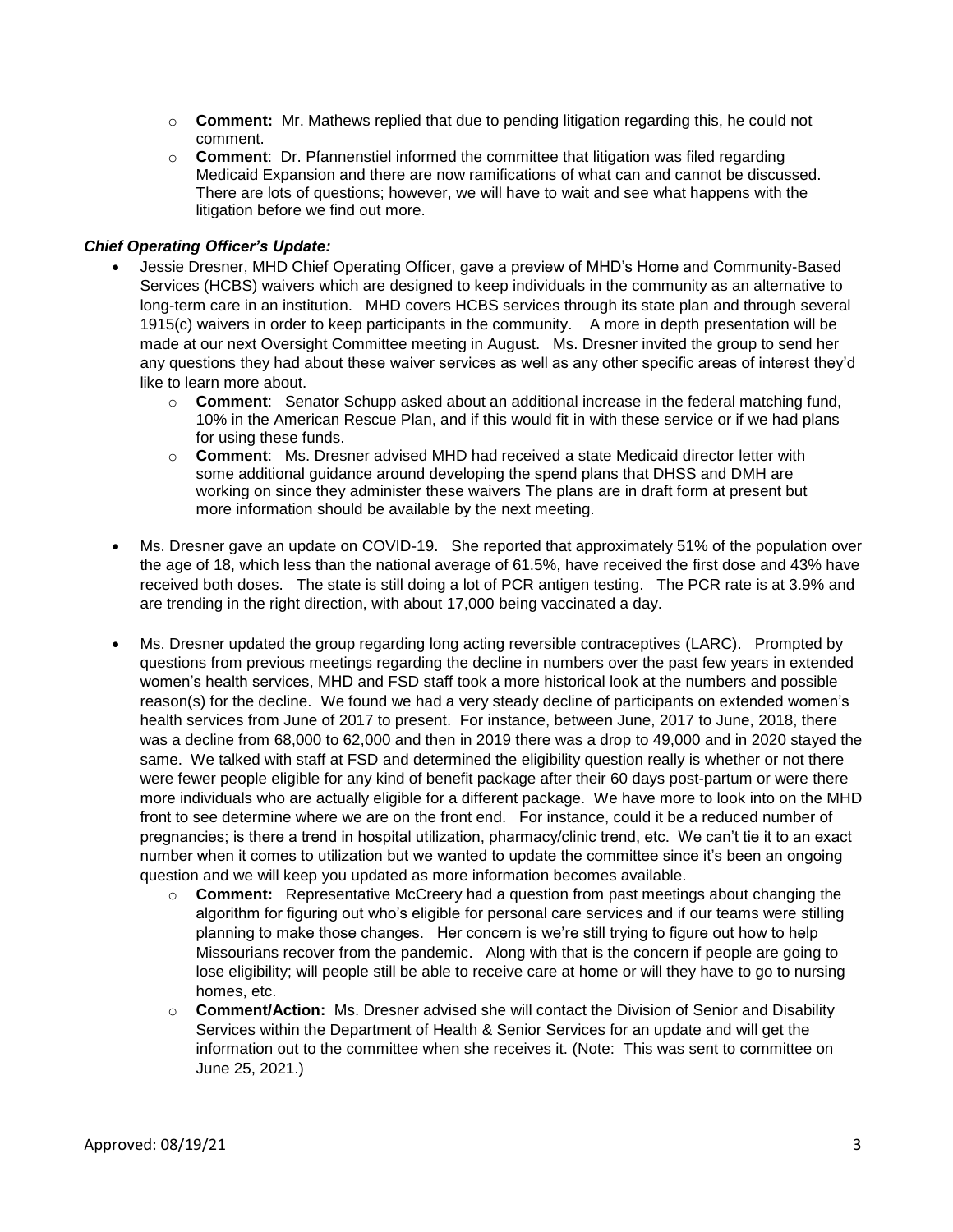- Dr. Paul Stuve gave a presentation on Medicaid data and our ability to disaggregate data according to race, gender and other demographic figures and elements and what we can do with that. *This presentation is available on line.*
	- o **Comment:** Gerard Grimaldi asked if the data presented was broken down between Fee For Service and Managed Care.
	- o **Comment/Action:**Dr. Stuve said he would get the information to the committee.

#### *Pharmacy Update*

 Josh Moore, MHD Pharmacy Director, gave an overview of the new 340B purchased drug reimbursement effective July 1, 2021. This is a program which allows covered entities to purchase drugs at significantly discounted prices, commonly referred to as ceiling price and then also sub-ceiling prices, which are even lower than the ceiling costs. The ceiling cost is basically what Medicaid pays for a drug after the federal rebate, which can vary anywhere from 23.1% for a brand name medication all the way up to 100%. When you look at ceiling priced purchased drugs, we're probably hovering close to 55% off of the WAC price between what the list price is and the price after the federal rebate.

The reason for changing these prices is because in 2017, CMS actually put forth a covered outpatient drug rule, which requires Medicaid to pay for drugs on actual acquisition cost basis. Prior to that we had been paying on a variety of estimated acquisition costs. The actual acquisition cost changes for the rest of pharmacy and physician administered drugs took place back in 2018 and 340B has been the holdover that we are working through now.

This is important to the state budget because we actually end up paying on a state share portion about 112% more for the average medication when it's dispensed through a 340B provider compared to what we would pay after all the rebates and state and federal share split for going to a normal retail pharmacy for the same medication. Mr. Moore gave this example: Lily published their 340B price for insulin which runs 10 cents a vile for their ceiling price. That compares to the wholesale acquisition list price which is \$274 for the same vile. When we reimburse a non-340B pharmacy, who purchase for \$263, we are reimbursing them at that price. The state share for that after all the rebates and state/federal splits, brings the cost to Missouri for the vile down to 3.5 cents. Under the current reimbursement methodology those 340B facilities are buying the insulin for 10 cents and we are reimbursing them \$206, which means the state share for that insulin is \$72 because we are not allowed to collect any rebates for 340B purchased drugs. When we looked at an average medication during  $2<sup>nd</sup>$  and  $3<sup>rd</sup>$  quarter 2020 for 340B claims, our average wholesale acquisition cost for a drug through a non-340B facility is about \$208. After rebates and federal/state share is accounted for, the state share out of general revenue comes to about \$25.50. When we look at a 340B purchase medication and looking at the \$208 wholesale acquisition cost, the ceiling price on those tend to be an average of \$97. We're reimbursing \$154 for those medications and the state share ends up being \$54.05, which is a little bit over double what we would pay for a non-340B purchased medication.

Another reason it is important that we revise our 340B methodology is because some items actually have a lower statutory rebate than the 25% off of wholesale acquisition costs that we currently reimburse at. Some of the gene therapies for pediatric indications have a17% rebate, which is much smaller. Right now with the current methodology as it is today, Mr. Moore believes there is enough money there that offset the losses of the products that are being reimbursed over the acquisition cost. However, as we look at the future and at these gene therapies that can be administered to small children, we have to start worrying about massive access issues if we continue to reimburse at this estimated acquisition cost. Mr. Moore stressed the importance that we go live with the new methodology on July 1 so that we don't run into any issues where facilities starting turning away participants that need to receive these lifesaving gene therapies.

There is a short presentation that MHD has available to outlines the position of where we're over reimbursing and under-reimbursing. (**NOTE:** This was sent to the committee on May 27.)

o **Comment:** Mr. Gerard commented that the genesis of the 340B program was done to help those high volume safety net providers, including rural hospitals, to help them with some of the services they are providing to their patients. All the savings from the 340B medications are supposed to be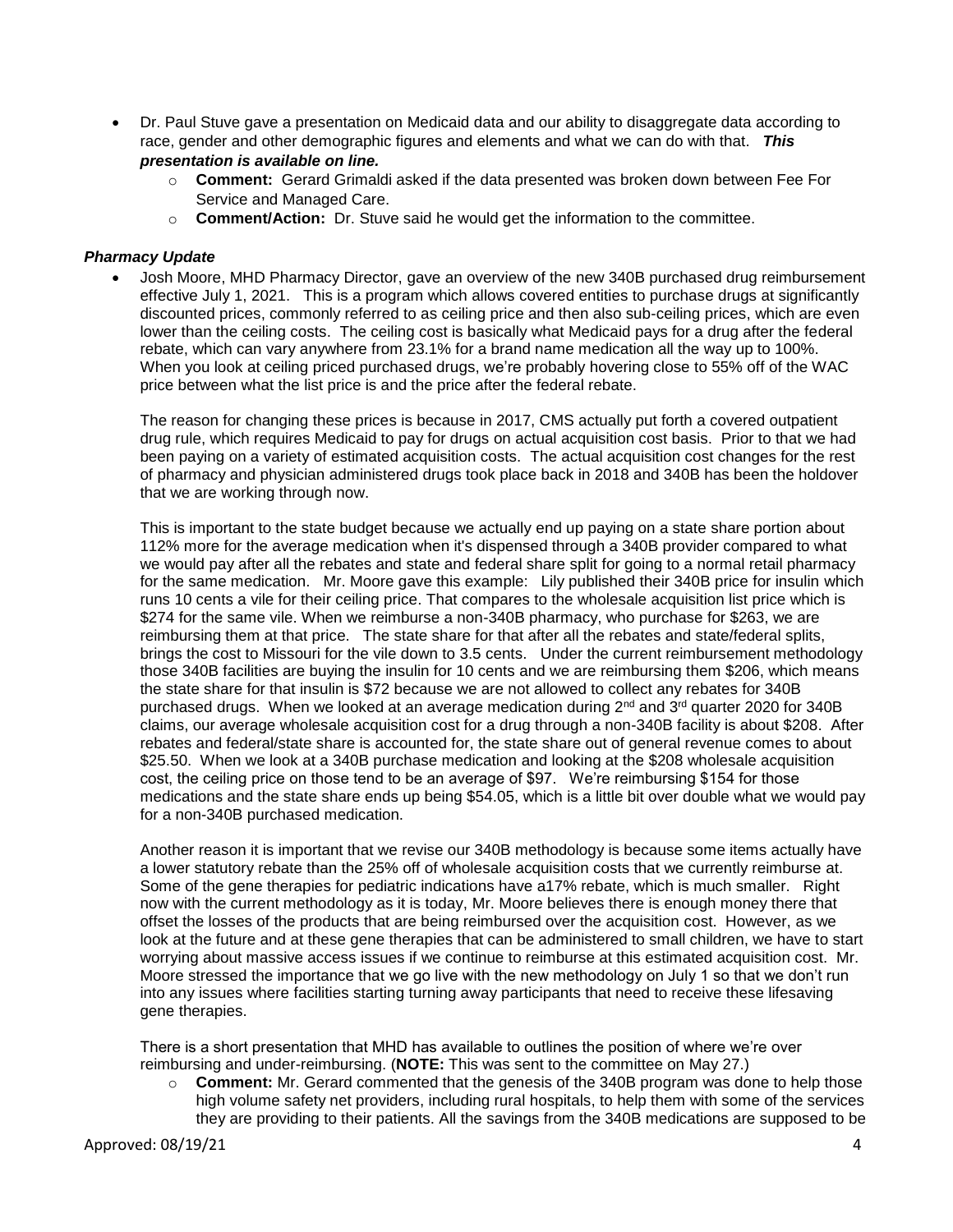passed directly to the patients and it is going to be more challenging to do that without the 340B savings not coming to the providers.

- o **Comment:** Mr. Moore pointed out that the 340B changes are for Medicaid only and does not change how facilities would bill private insurance and the prices they are allowed to charge them for these drugs.
- o **Comment:** Mr. Grimaldi commented that it does have a huge impact on those providers that have a significantly high volume of Medicaid participants.
- o **Comment:** Senator Schupp asked if this new 340B program limits patient access to certain drugs.
- o **Comment:** Mr. Moore answered that we will be paying accurately for the 340B drugs and are actually allowing facilities the ability to indicate if the drug was purchased through the 340B program or not. For instance, if a facility is not able to get the medication through the 340B program, we would still reimburse them at the 25% off the list price under our current reimbursement methodology. They could in theory be losing 25% but we would reimburse them accurately for purchasing at the wholesale acquisition cost, which is basically the list price. Mr. Moore also commented that Missouri is the  $49<sup>th</sup>$  state to change their 340B methodology to go to the actual acquisition cost. Most of the other states went to this in 2017 and 2018.
- o **Comment:** Representative McCreery asked if there was a financial incentive for providers to prescribe certain drug.
- o **Comment:** Mr. Moore said he hoped providers were prescribing and dispensing medications based on their patients' needs and not based on the financial incentive. He said they could possibly make a large amount of money on a fairly small investment, but really couldn't comment on whether that was happening
- Mr. Moore next spoke briefly to the committee about what "White Bagging and "Brown Bagging" were. Brown bagging is when someone has a prescription filled and then took it to their provider to administer. "White Bagging" is when the pharmacy fills a prescription, bills the payer, and then sends it to the patient's provider directly to be administered. As mentioned earlier by Acting Director Mathews, Ms. Rush discovered a billing issue where the pharmacy was billing for the medication and then sending it to the provider to administer. That provider then administered the medication to the patient and was billing for the same medication as well. So we were paying twice for the same medication, which resulted in a significant amount of money for the facility. We are currently preparing to send out letters to providers to self-disclose any type of occurrences that might have happened. Once collected, we will start our review to check into how widespread this practice could be.
	- o **Comment:** Mr. Grimaldi commented he realizes this does not pertain to Medicaid as long as pharmacy is carved out but there is a real concern about payers moving these drugs from the medical to the pharmacy benefit. They're basically outsourcing from the pharmacy and there's real serious concern about quality issues when they are sent from a 3rd party formulary to a hospital with a mandate that the hospital cannot do the drug internally. It's kind of a complicated issue, but he wanted to point out there are serious quality concerns about what is occurring in the private payer world that we don't want to see evolve into the Medicaid world.
	- o **Comment:** Mr. Moore agreed and said the intent of the disclosure letters is so we can look into the issue more and see who should and should not be billing MO HealthNet.
- Mr. Moore gave a presentation on MHD's Hepatitis C (HCV) elimination plan. *This presentation is available on line.* MHD has partnered with AbbVie in a modified subscription model to eliminate HCV in the MO HealthNet population and to raise awareness so that others on private insurance are also aware that a cure is available. Mavyret is the actual product that AbbVie has and can cure people in as little as 8 weeks with a 98% cure rate. The contract with AbbVie runs July 1, 2021 thru June, 2024. Effective July1, Mavyret will be the sole preferred product and available with **no prior authorization required**. The goal is to test, treat, and cure every participant infected with HCV during this three year period. MHD is partnering with the Missouri Pharmacy Care Association, Project ECHO, DHSS, and AbbVie to get the word out and drive this to success. Records indicate there are approximately 6,639 participants with a positive diagnosis of HCV but no record of any of these agents being used to cure them. This is based on our current MHD populations and there is not enough specialist in Missouri to treat every single patient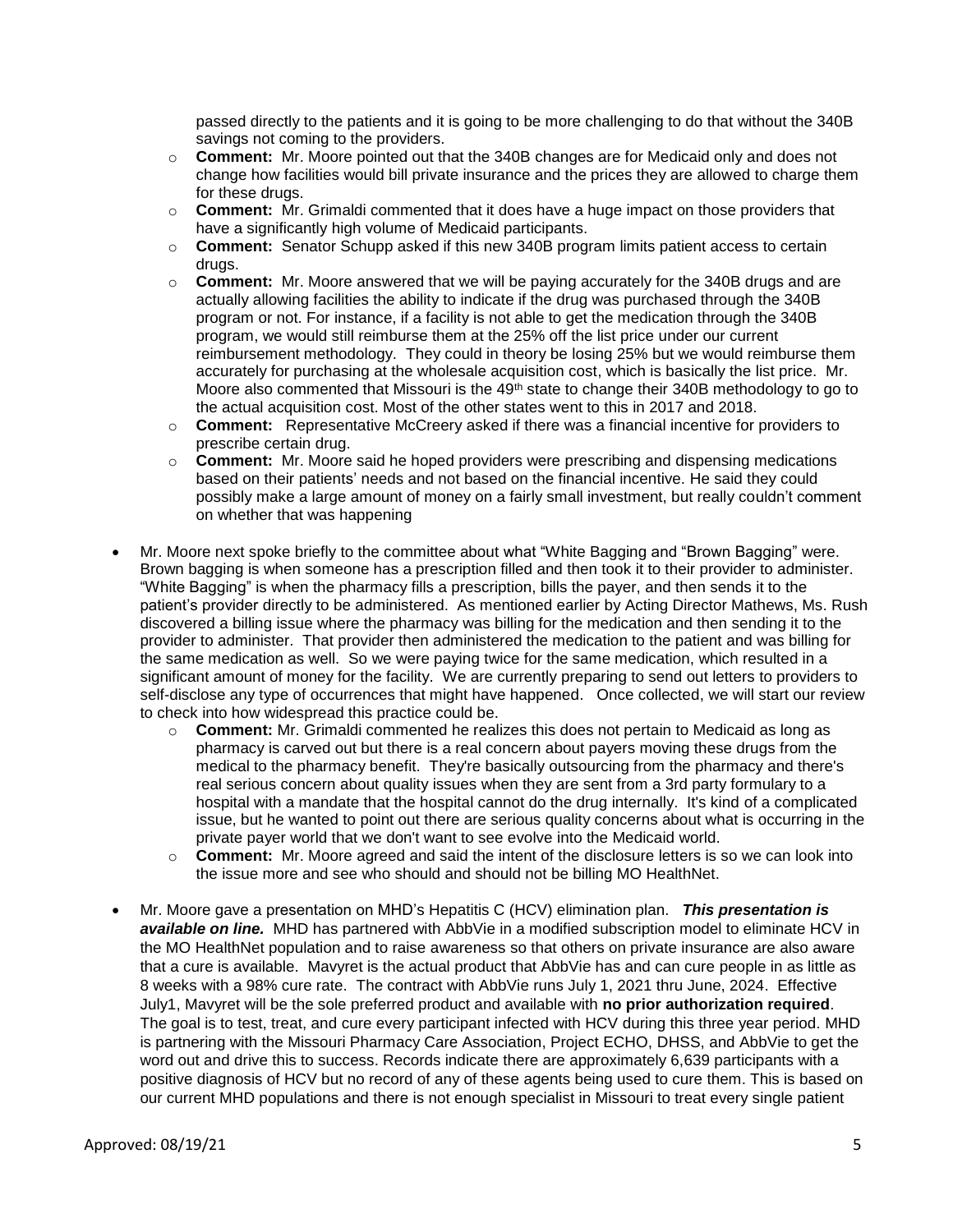with HCV. The goal is to find as many providers that we can that are willing to treat HCV patients and eliminate this disease.

- o **Comment:** Mr. Grimaldi asked if MHD had a breakdown of rural vs. urban.
- o **Comment:** Mr. Moore responded he didn't have this information right now but advised a dashboard is being built to hopefully break it down by county level data. They are mirroring this dashboard off the one used on the COVID vaccine website. We want to show not only where the infection is but also cure rate.
- o **Comment:** Mr. Grimaldi asked if the hospitals could be involved with the partnership.
- o **Comment:** Mr. Moore said he could definitely reach out to the Missouri Hospital Association and get them involved as well.

## *Managed Care Update*

 Bobbi Jo Garber, MHD Director of Managed Care, gave updates related to the managed care contracts. Currently working on contract amendment 14 and should have all of the amendments sent to the Division of Finance and Administrative Services by the end of May. They hope to have everything processed and ready to go by July 1.

Ms. Garber also advised they are finishing up RFP 2023 and getting ready to move it through the internal approval process and over to the Office of Administration (OA) as well. OA will then begin their review process ensuring it's ready to go out. The hope is to have this out by the end of August. She provided the website link to the public site where you can view not only the pending and approved contracts, but past contracts as well.

- o **Comment**: Dr. Pfannenstiel asked if the website would provide the information regarding incentives that Representative McCreery inquired about earlier.
- o **Comment**: Ms. Garber said the contracts on the website do contain the language about the requirements of what managed care plans need to provide related to member and provider incentives; however, some of the contract language will be that the plans can submit different programs to MHD to review and approve as well.
- Justin Clutter, MHD Transformation Manager, gave a presentation on Performance Withhold with Managed Care Organizations (MCO). *The presentation is available online.*
	- o **Comment:** Dr. Pfannenstiel asked if dropping the threshold for FY2022 was consistent with what other states were doing.
	- o **Comment:** Mr. Clutter said that many states are struggling with getting their health plans on board with the same type of model as Missouri. Missouri is ahead of the game on performance withhold. Some are just paying for reporting similar to what we did during COVID. They are concerned that these rates are going to be significantly lower and their health plans are scared that they're not even going to get any of the money. We are required to have an actuarially sound performance withhold where the funds are reasonably attainable and we believe our model does that.
	- o **Comment:** Representative McCreery confirmed her earlier question regarding provider incentives was answered. Another issue she is concerned with is for providers and the lack of broadband availability in areas to enable the use of Telehealth for their patients now or in the future.
	- o **Comment:** Joe Pierle asked how the determination is made as to how many HEDIS measures are tracked. Some of the expectations trickle down to the provider level that are often in valuebased care agreements and it's easier to focus on limited number of metrics versus more metrics.
	- o **Comment:** Mr. Clutter said some states have 3 and some have 20. MHD has spoken extensively with the health plans and don't want to over burden them. We definitely monitor these and would like to get to 10 measures. The NCQA altered some of the measures resulting in our having 15 measures this year. We have had conversations with the health plans to ensure they are comfortable with that this year. Mr. Mathews also said he would like to see the measures reduced to at least 10, which is what we are targeting for the future.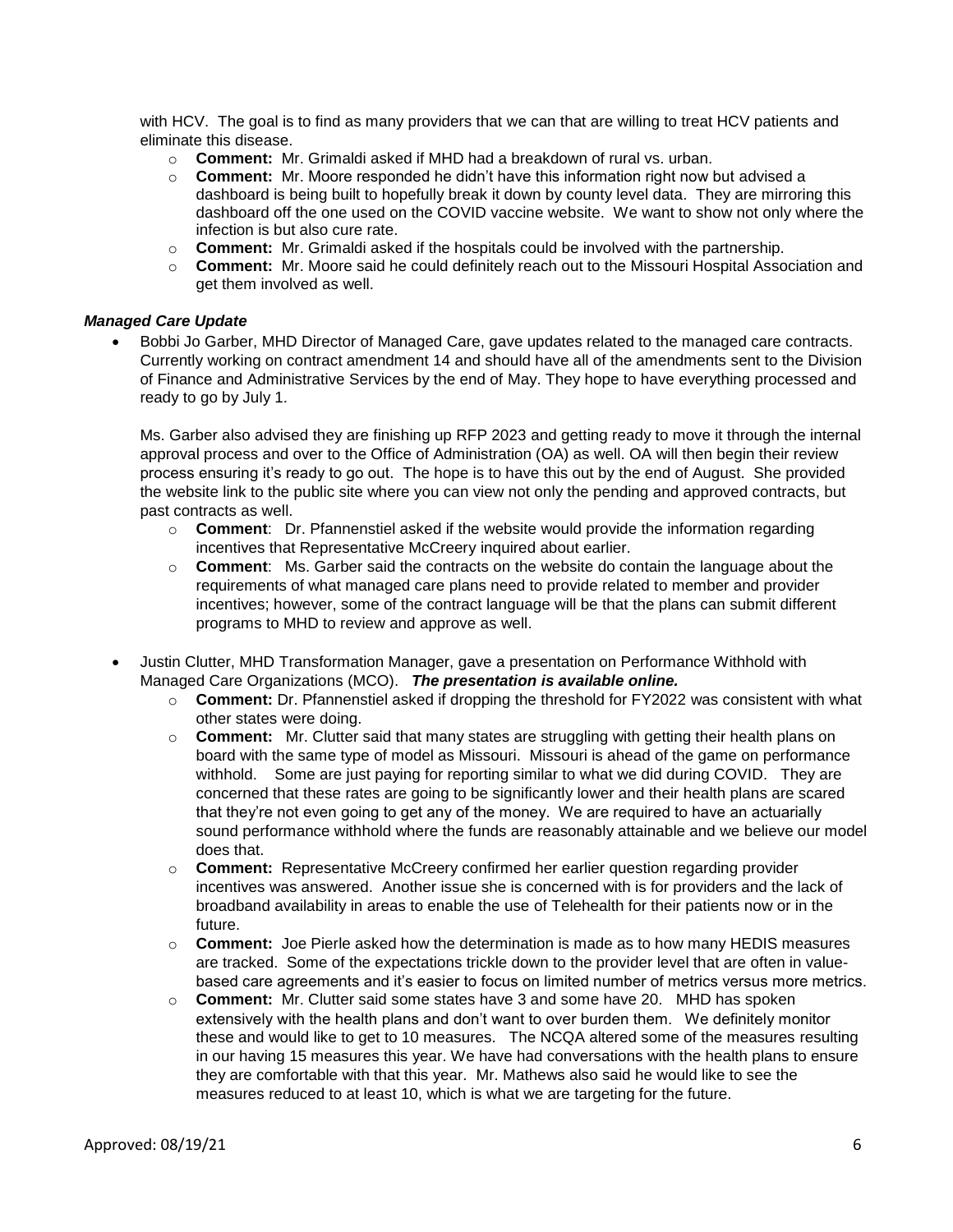- o **Comment:**Mr. Pierle asked if the metrics was a mix of quality improvement but also efforts that will actually lead to savings within the Medicaid program.
- o **Comment:**Mr. Clutter said historically most of the metrics have been around children and pregnant women. For example, prenatal postpartum visits help keep infants out of the NICU; well child visits help establish a healthy life through adulthood; you'll see immunizations for adolescence on their annual dental visits, etc. We feel all these things impact the health and wellbeing of our participants and lower costs in the long run.
- o **Comment:**Mr. Mathews said it all begins with quality but the downstream benefit of quality is it costs less to care for healthier populations.
- o **Comment:**Mr. Pierle commented that all the determinants impact overall cost and quality of life. He asked if there was any way the upcoming RFP could look at efforts to incentivize the plans to work with local partners to actively engage around social determinants, it would result in better outcomes and cost savings.
- o **Comment:** Mr. Gerard also added that it was imperative to make sure that the providers who care for a disproportionate share of patients affected by structural racism, that results in social determinants of health, whether rural or urban, and some of the social economic also needs to be factored in if possible.
- o **Comment/Action:**Mr. Mathews said that all three plans are working in social determinant arenas and we could give a presentations at a future meeting about what the plans are doing with social determinants. He advised that since we are so close to issuing the RFP and in a quiet period, we are limited to what we can add to it at this point.

# *Legislative Update:*

- Caitlin Whaley, DSS Legislative Director, gave an update on legislative issues. The biggest legislative issue that has already been talked about earlier in the meeting is the FRA and we will continue to follow it as it moves forward. The General Assembly did pass the statewide PDMP this year, which has been a mission for several years that is beneficial for Medicaid and will be watching its implementation over the next couple years. The Governor hasn't taken action on many pieces of legislation and we will be keeping an eye on what legislation is signed and assess impacts on MO HealthNet as action is taken.
	- o **Comment:** Dr. Pfannenstiel asks if there was an implementation date in the language of the PDMP that was passed.
	- o **Comment:** Ms. Whaley said she believed it is 2023.

## *Budget Update:*

 Tony Brite, MHD Finance Director, gave the budget update. *The complete presentation is available online.*

## *Public Comment:*

• There were no public comments.

## *Family Support Division (FSD) Update:*

 Kim Evans, FSD Director, presented the FSD update. *The complete presentation is available online.* Since we are still in the public health emergency, we are not closing any cases unless they are out of state, deceased or if an individual requests closure. She also stated that due to the public health emergency, annual renewals also are not being done; however, we are entering information into the system that participants provide to us.

Pending applications are staying consistent. We are currently in an open enrollment period that runs from January through August 15. We are not seeing a large increase in applications but expect to see an increase as schools start to open.

All FSD resource centers are now open for both walk-ins and appointment. Individuals can go online or call the 800 # to make an appointment. They have found that when they return the calls many of the